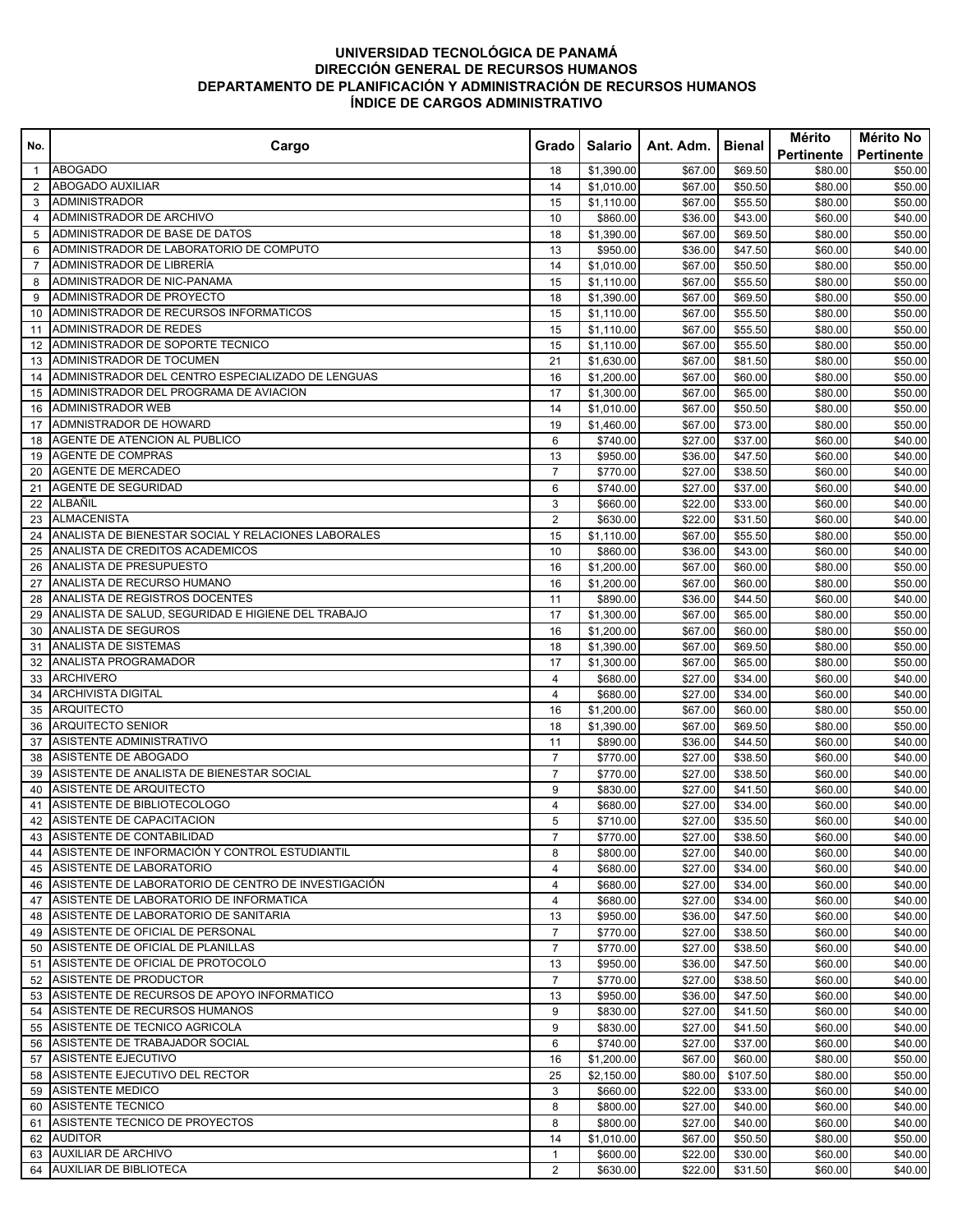| No.      | Cargo                                                            | Grado                            | Salario                  | Ant. Adm.           | <b>Bienal</b>        | Mérito<br>Pertinente | Mérito No<br><b>Pertinente</b> |
|----------|------------------------------------------------------------------|----------------------------------|--------------------------|---------------------|----------------------|----------------------|--------------------------------|
| 65       | <b>AUXILIAR DE COCINA</b>                                        | 1                                | \$600.00                 | \$22.00             | \$30.00              | \$60.00              | \$40.00                        |
| 66       | <b>AUXILIAR DE LABORATORIO</b>                                   | $\mathbf{1}$                     | \$600.00                 | \$22.00             | \$30.00              | \$60.00              | \$40.00                        |
| 67       | AUXILIAR DE OFICIAL DE PROTOCOLO                                 | 3                                | \$660.00                 | $\overline{$}22.00$ | \$33.00              | \$60.00              | \$40.00                        |
| 68       | AUXILIAR DE ORGANIZACIÓN DE EVENTOS                              | 3                                | \$660.00                 | \$22.00             | \$33.00              | \$60.00              | \$40.00                        |
| 69       | AYUDANTE DE ALBAÑIL                                              | $\overline{c}$                   | \$630.00                 | \$22.00             | \$31.50              | \$60.00              | \$40.00                        |
| 70       | AYUDANTE DE ALMACENISTA                                          | $\mathbf{1}$                     | \$600.00                 | \$22.00             | \$30.00              | \$60.00              | \$40.00                        |
| 71       | AYUDANTE DE CHAPISTERO                                           | $\overline{2}$                   | \$630.00                 | \$22.00             | \$31.50              | \$60.00              | \$40.00                        |
| 72       | AYUDANTE DE FONTANERO                                            | $\mathbf{2}$                     | \$630.00                 | \$22.00             | \$31.50              | \$60.00              | \$40.00                        |
| 73       | AYUDANTE DE MECANICA<br>AYUDANTE DE MECANICO DE REFRIGERACION    | 2                                | \$630.00                 | \$22.00             | \$31.50              | \$60.00              | \$40.00                        |
| 74<br>75 | <b>AYUDANTE GENERAL</b>                                          | $\overline{2}$<br>$\overline{2}$ | \$630.00<br>\$630.00     | \$22.00<br>\$22.00  | \$31.50              | \$60.00              | \$40.00<br>\$40.00             |
| 76       | <b>AYUDANTE TECNICO</b>                                          | $\overline{7}$                   | \$770.00                 | \$27.00             | \$31.50<br>\$38.50   | \$60.00<br>\$60.00   | \$40.00                        |
| 77       | <b>BIBLIOTECOLOGO</b>                                            | 10                               | \$860.00                 | \$36.00             | \$43.00              | \$60.00              | \$40.00                        |
| 78       | <b>BIOLOGO</b>                                                   | 15                               | \$1,110.00               | \$67.00             | \$55.50              | \$80.00              | \$50.00                        |
| 79       | <b>CAJERO</b>                                                    | 9                                | \$830.00                 | \$27.00             | \$41.50              | \$60.00              | \$40.00                        |
| 80       | CAJERO DE CAFETERIA                                              | 9                                | \$830.00                 | \$27.00             | \$41.50              | \$60.00              | \$40.00                        |
| 81       | <b>CAMARÓGRAFO</b>                                               | 12                               | \$920.00                 | \$36.00             | \$46.00              | \$60.00              | \$40.00                        |
| 82       | <b>CARPINTERO</b>                                                | 3                                | \$660.00                 | \$22.00             | \$33.00              | \$60.00              | \$40.00                        |
| 83       | <b>CHAPISTERO</b>                                                | 3                                | \$660.00                 | \$22.00             | \$33.00              | \$60.00              | \$40.00                        |
| 84       | <b>COCINERO</b>                                                  | 4                                | \$680.00                 | \$27.00             | \$34.00              | \$60.00              | \$40.00                        |
| 85       | <b>COCINERO JEFE</b>                                             | 6                                | \$740.00                 | \$27.00             | \$37.00              | \$60.00              | \$40.00                        |
| 86       | COMUNICADOR PEDAGOGICO                                           | 14                               | \$1,010.00               | \$67.00             | \$50.50              | \$80.00              | \$50.00                        |
| 87       | CONDUCTOR DE VEHICULO                                            | 3                                | \$660.00                 | \$22.00             | \$33.00              | \$60.00              | \$40.00                        |
| 88       | CONDUCTOR DE VEHICULO DE EJECUTIVO                               | 6                                | \$740.00                 | \$27.00             | \$37.00              | \$60.00              | \$40.00                        |
| 89       | CONDUCTOR DE VEHICULO PESADO                                     | 5                                | \$710.00                 | \$27.00             | \$35.50              | \$60.00              | \$40.00                        |
| 90       | <b>CONSERJE</b>                                                  | $\overline{2}$                   | \$630.00                 | \$22.00             | \$31.50              | \$60.00              | \$40.00                        |
| 91       | <b>CONTADOR</b>                                                  | 14                               | \$1,010.00               | \$67.00             | \$50.50              | \$80.00              | \$50.00                        |
| 92       | COORDINADOR ADMINISTRATIVO DE CENTRO DE INVESTIGACION            | 18                               | \$1,390.00               | \$67.00             | \$69.50              | \$80.00              | \$50.00                        |
| 93       | <b>COORDINADOR ARTISTICO</b>                                     | 8                                | \$800.00                 | \$27.00             | \$40.00              | \$60.00              | \$40.00                        |
| 94       | COORDINADOR DE ACTIVIDADES DEPORTIVAS                            | 10                               | \$860.00                 | \$36.00             | \$43.00              | \$60.00              | \$40.00                        |
| 95       | COORDINADOR DE ACTIVIDADES DEPORTIVAS Y CULTURALES               | 10                               | \$860.00                 | \$36.00             | \$43.00              | \$60.00              | \$40.00                        |
| 96       | COORDINADOR DE ACTIVIDADES FOLKLORICAS                           | 9                                | \$830.00                 | \$27.00             | \$41.50              | \$60.00              | \$40.00                        |
| 97       | COORDINADOR DE ACTIVIDADES RECREATIVAS Y CULTURALES              | 9                                | \$830.00                 | \$27.00             | \$41.50              | \$60.00              | \$40.00                        |
| 98       | COORDINADOR DE BANDA MUSICAL                                     | 17                               | \$1,300.00               | \$67.00             | \$65.00              | \$80.00              | \$50.00                        |
| 99       | COORDINADOR DE COOPERACION INTERNACIONAL                         | 15                               | \$1,110.00               | \$67.00             | \$55.50              | \$80.00              | \$50.00                        |
| 100      | COORDINADOR DE DIFUSION CULTURAL                                 | 16                               | \$1,200.00               | \$67.00             | \$60.00              | \$80.00              | \$50.00                        |
| 101      | COORDINADOR DE MANTENIMIENTO DE CENTRO REGIONAL                  | 8                                | \$800.00                 | \$27.00             | \$40.00              | \$60.00              | \$40.00                        |
| 102      | COORDINADOR DE MOVILIDAD                                         | 15                               | \$1,110.00               | \$67.00             | \$55.50              | \$80.00              | \$50.00                        |
| 103      | COORDINADOR DE OFICINA DE METAS                                  | 24                               | \$2,010.00               | \$80.00             | \$100.50             | \$80.00              | \$50.00                        |
| 104      | COORDINADOR DE PROYECTO                                          | 24                               | \$2,010.00               | \$80.00             | \$100.50             | \$80.00              | \$50.00                        |
| 105      | <b>COORDINADOR DE TEATRO</b>                                     | 9                                | \$830.00                 | \$27.00             | \$41.50              | \$60.00              | \$40.00                        |
|          | 106 COORDINADOR DEL SISTEMA DE INGRESO UNIVERSITARIO             | 11                               | \$890.00                 | \$36.00             | \$44.50              | \$60.00              | \$40.00                        |
|          | 107 COREOGRAFO                                                   | $\mathbf{1}$                     | \$600.00                 | \$22.00             | \$30.00              | \$60.00              | \$40.00                        |
|          | 108 CORRECTOR LINGUISTICO                                        | 14                               | \$1,010.00               | \$67.00             | \$50.50              | \$80.00              | \$50.00                        |
|          | 109 DIBUJANTE                                                    | 10                               | \$860.00                 | \$36.00             | \$43.00              | \$60.00              | \$40.00                        |
|          | 110 DIBUJANTE CALCULISTA<br>111 DIRECTOR ADMINISTRATIVO          | 12<br>27                         | \$920.00                 | \$36.00<br>\$80.00  | \$46.00<br>\$122.00  | \$60.00              | \$40.00                        |
|          | 112 DIRECTOR DE ASESORÍA LEGAL                                   |                                  | \$2,440.00               |                     |                      | \$80.00              | \$50.00                        |
|          | 113 DIRECTOR DE AUDITORIA INTERNA Y TRANSPARENCIA                | 30<br>26                         | \$3,130.00<br>\$2,300.00 | \$80.00<br>\$80.00  | \$156.50<br>\$115.00 | \$80.00<br>\$80.00   | \$50.00<br>\$50.00             |
|          | 114 DIRECTOR DE BIBLIOTECA                                       | 22                               | \$1,720.00               | \$80.00             | \$86.00              | \$80.00              | \$50.00                        |
|          | 115 DIRECTOR DE BIENESTAR ESTUDIANTIL                            | 22                               | \$1,720.00               | \$80.00             | \$86.00              | \$80.00              | \$50.00                        |
|          | 116 DIRECTOR DE CENTRO DE DISTRIBUCIÓN Y LIBRERÍAS               | 24                               | \$2,010.00               | \$80.00             | \$100.50             | \$80.00              | \$50.00                        |
|          | 117 DIRECTOR DE COMUNICACION ESTRATEGICA                         | 22                               | \$1,720.00               | \$80.00             | \$86.00              | \$80.00              | \$50.00                        |
|          | 118 DIRECTOR DE CULTURA Y DEPORTES                               | 24                               | \$2,010.00               | \$80.00             | \$100.50             | \$80.00              | \$50.00                        |
|          | 119 DIRECTOR DE EDITORIAL UNIVERSITARIA                          | 24                               | \$2,010.00               | \$80.00             | \$100.50             | \$80.00              | \$50.00                        |
|          | 120 DIRECTOR DE FINANZAS                                         | 27                               | \$2,440.00               | \$80.00             | \$122.00             | \$80.00              | \$50.00                        |
|          | 121 DIRECTOR DE INCLUSION E INTEGRACION UNIVERSITARIA            | 24                               | \$2,010.00               | \$80.00             | \$100.50             | \$80.00              | \$50.00                        |
|          | 122 DIRECTOR DE LABORATORIO DE LENGUAS                           | 26                               | \$2,300.00               | \$80.00             | \$115.00             | \$80.00              | \$50.00                        |
|          | 123 DIRECTOR DE ORIENTACION PSICOLOGICA                          | 22                               | \$1,720.00               | \$80.00             | \$86.00              | \$80.00              | \$50.00                        |
|          | 124 DIRECTOR DE PLANIFICACION UNIVERSITARIA                      | 30                               | \$3,130.00               | \$80.00             | \$156.50             | \$80.00              | \$50.00                        |
|          | 125 DIRECTOR DE PRESUPUESTO                                      | 27                               | \$2,440.00               | \$80.00             | \$122.00             | \$80.00              | \$50.00                        |
|          | 126 DIRECTOR DE PROVEEDURIA Y COMPRAS                            | 27                               | \$2,440.00               | \$80.00             | \$122.00             | \$80.00              | \$50.00                        |
| 127      | DIRECTOR DE RELACIONES INTERNACIONALES                           | 27                               | \$2,440.00               | \$80.00             | \$122.00             | \$80.00              | \$50.00                        |
|          | 128 DIRECTOR DE SECRETARIA DE VIDA UNIVERSITARIA                 | 30                               | \$3,130.00               | \$80.00             | \$156.50             | \$80.00              | \$50.00                        |
|          | 129 DIRECTOR DE TECNOLOGIA DE LA INFORMACION Y COMUNICACION      | 30                               | \$3,130.00               | \$80.00             | \$156.50             | \$80.00              | \$50.00                        |
|          | 130 DIRECTOR DEL CENTRO DE INNOVACIÓN Y TRANSFERENCIA TECNOLÓGIC | 27                               | \$2,440.00               | \$80.00             | \$122.00             | \$80.00              | \$50.00                        |
|          | 131 DIRECTOR DEL SERVICIO SOCIAL UNIVERSITARIO                   | 24                               | \$2,010.00               | \$80.00             | \$100.50             | \$80.00              | \$50.00                        |
|          | 132 DIRECTOR DEL SISTEMA DE INGRESO UNIVERSITARIO                | 22                               | \$1,720.00               | \$80.00             | \$86.00              | \$80.00              | \$50.00                        |
|          | 133 DIRECTOR GENERAL DE INGENIERIA Y ARQUITECTURA                | 30                               | \$3,130.00               | \$80.00             | \$156.50             | \$80.00              | \$50.00                        |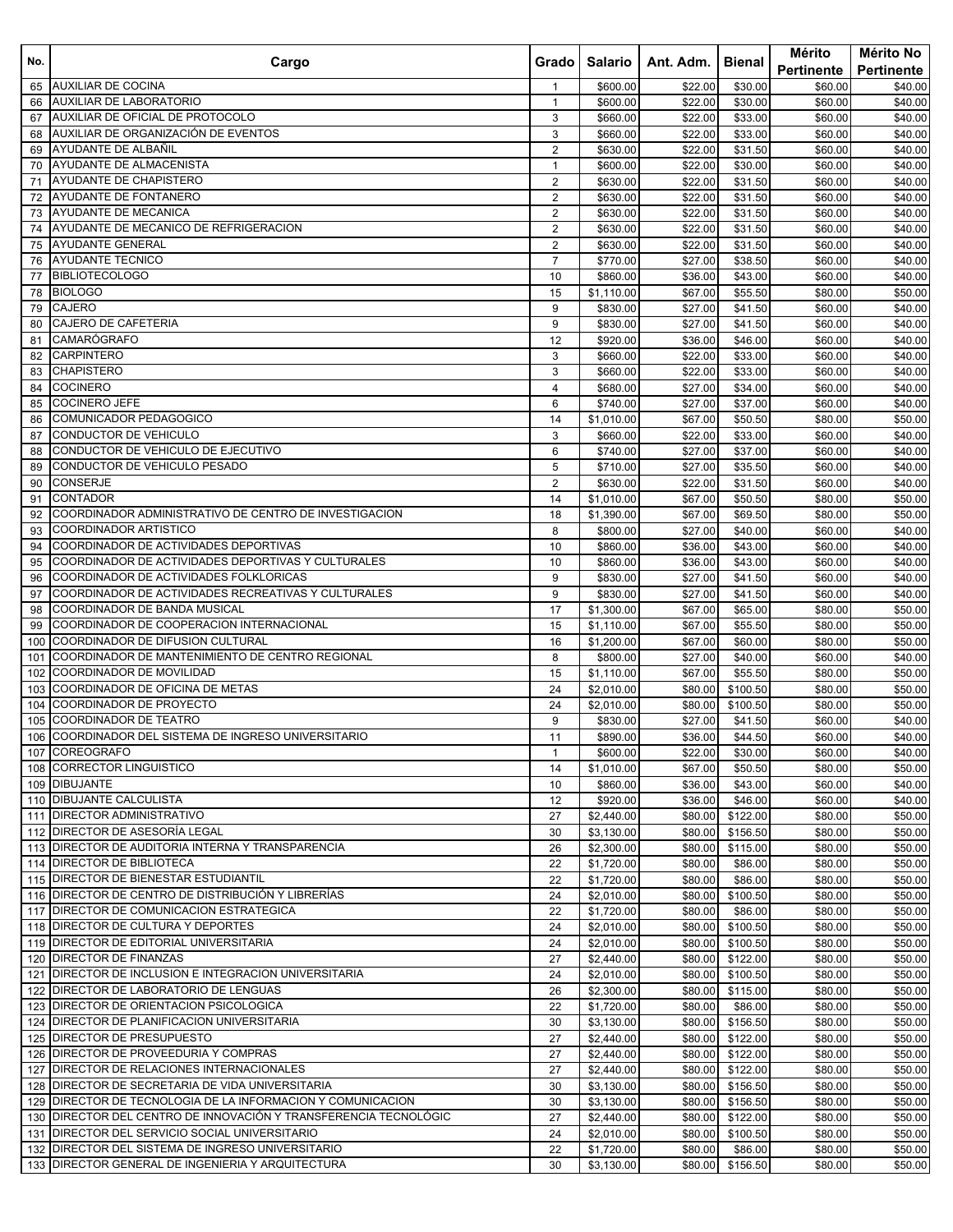| No. | Cargo                                                                                                | Grado I        | Salario                  | Ant. Adm.          | Bienal             | Mérito<br>Pertinente | Mérito No<br>Pertinente |
|-----|------------------------------------------------------------------------------------------------------|----------------|--------------------------|--------------------|--------------------|----------------------|-------------------------|
|     | 134 DIRECTOR GENERAL DE RECURSOS HUMANOS                                                             | 30             | \$3,130.00               | \$80.00            | \$156.50           | \$80.00              | \$50.00                 |
|     | 135 DISENADOR GRAFICO                                                                                | 10             | \$860.00                 | \$36.00            | \$43.00            | \$60.00              | \$40.00                 |
|     | 136 DISEÑADOR MULTIMEDIA                                                                             | 14             | \$1,010.00               | \$67.00            | \$50.50            | \$80.00              | \$50.00                 |
| 137 | <b>DISEÑADOR VISUAL</b>                                                                              | 14             | \$1,010.00               | \$67.00            | \$50.50            | \$80.00              | \$50.00                 |
|     | 138 DISEÑADOR WEB                                                                                    | 13             | \$950.00                 | \$36.00            | \$47.50            | \$60.00              | \$40.00                 |
|     | 139 EBANISTA                                                                                         | 3              | \$660.00                 | \$22.00            | \$33.00            | \$60.00              | \$40.00                 |
| 140 | <b>EDITOR AUDIOVISUAL</b>                                                                            | 10             | \$860.00                 | \$36.00            | \$43.00            | \$60.00              | \$40.00                 |
| 141 | <b>ELECTRICISTA</b>                                                                                  | 5              | \$710.00                 | \$27.00            | \$35.50            | \$60.00              | \$40.00                 |
| 142 | <b>ENCUADERNADOR</b>                                                                                 | $\overline{2}$ | \$630.00                 | \$22.00            | \$31.50            | \$60.00              | \$40.00                 |
|     | 143 ENFERMERO                                                                                        | 11             | \$890.00                 | \$36.00            | \$44.50            | \$60.00              | \$40.00                 |
| 144 | <b>ENTRENADOR DEPORTIVO</b>                                                                          | 6              | \$740.00                 | \$27.00            | \$37.00            | \$60.00              | \$40.00                 |
|     | 145 ESCENÓGRAFO                                                                                      | 8              | \$800.00                 | \$27.00            | \$40.00            | \$60.00              | \$40.00                 |
| 146 | <b>ESTADISTICO</b>                                                                                   | 14             | \$1,010.00               | \$67.00            | \$50.50            | \$80.00              | \$50.00                 |
| 147 | EVALUADOR DE PROYECTO                                                                                | 16             | \$1,200.00               | \$67.00            | \$60.00            | \$80.00              | \$50.00                 |
|     | 148 EVALUADOR PRESUPUESTARIO                                                                         | 15             | \$1,110.00               | \$67.00            | \$55.50            | \$80.00              | \$50.00                 |
|     | 149 FONTANERO<br>FORMULADOR DE PROYECTO                                                              | 3<br>15        | \$660.00                 | \$22.00<br>\$67.00 | \$33.00            | \$60.00              | \$40.00<br>\$50.00      |
| 150 | 151 FOTOGRAFO                                                                                        | 6              | \$1,110.00<br>\$740.00   | \$27.00            | \$55.50<br>\$37.00 | \$80.00<br>\$60.00   | \$40.00                 |
|     | 152 GEOGRAFO                                                                                         |                |                          | \$67.00            |                    |                      |                         |
|     | 153 INGENIERO AGROQUIMICO                                                                            | 15<br>18       | \$1,110.00<br>\$1,390.00 | \$67.00            | \$55.50<br>\$69.50 | \$80.00<br>\$80.00   | \$50.00<br>\$50.00      |
| 154 | <b>INGENIERO AMBIENTAL</b>                                                                           | 18             | \$1,390.00               | \$67.00            | \$69.50            | \$80.00              | \$50.00                 |
|     | 155 INGENIERO CIVIL                                                                                  | 18             | \$1,390.00               | \$67.00            | \$69.50            | \$80.00              | \$50.00                 |
|     | 156 INGENIERO DE SISTEMAS COMPUTACIONALES                                                            | 18             | \$1,390.00               | \$67.00            | \$69.50            | \$80.00              | \$50.00                 |
| 157 | <b>INGENIERO ELECTRICO</b>                                                                           | 18             | \$1,390.00               | \$67.00            | \$69.50            | \$80.00              | \$50.00                 |
|     | 158 INGENIERO ELECTRICO-ELECTRONICO                                                                  | 18             | \$1,390.00               | \$67.00            | \$69.50            | \$80.00              | \$50.00                 |
|     | 159 INGENIERO ELECTROMECANICO                                                                        | 18             | \$1,390.00               | \$67.00            | \$69.50            | \$80.00              | \$50.00                 |
| 160 | INGENIERO EN ELECTRONICA Y TELECOMUNICACIONES                                                        | 18             | \$1,390.00               | \$67.00            | \$69.50            | \$80.00              | \$50.00                 |
| 161 | <b>INGENIERO ESPECIALIZADO</b>                                                                       | 29             | \$2,900.00               | \$80.00            | \$145.00           | \$80.00              | \$50.00                 |
|     | 162 INGENIERO GEOMÁTICO                                                                              | 18             | \$1,390.00               | \$67.00            | \$69.50            | \$80.00              | \$50.00                 |
|     | 163 INGENIERO INDUSTRIAL                                                                             | 18             | \$1,390.00               | \$67.00            | \$69.50            | \$80.00              | \$50.00                 |
| 164 | <b>INGENIERO MECANICO</b>                                                                            | 18             | \$1,390.00               | \$67.00            | \$69.50            | \$80.00              | \$50.00                 |
| 165 | INGENIERO MECANICO INDUSTRIAL                                                                        | 18             | \$1,390.00               | \$67.00            | \$69.50            | \$80.00              | \$50.00                 |
| 166 | INSTRUCTOR DE CAPACITACION                                                                           | 15             | \$1,110.00               | \$67.00            | \$55.50            | \$80.00              | \$50.00                 |
| 167 | <b>JARDINERO</b>                                                                                     | $\mathbf{1}$   | \$600.00                 | \$22.00            | \$30.00            | \$60.00              | \$40.00                 |
|     | 168 JEFE DE DEPARTAMENTO DE ALMACEN                                                                  | 20             | \$1,550.00               | \$67.00            | \$77.50            | \$80.00              | \$50.00                 |
|     | 169 JEFE DE DEPARTAMENTO DE ARCHIVOS GENERALES                                                       | 19             | \$1,460.00               | \$67.00            | \$73.00            | \$80.00              | \$50.00                 |
| 170 | JEFE DE DEPARTAMENTO DE AUDITORIA INTERNA                                                            | 21             | \$1,630.00               | \$67.00            | \$81.50            | \$80.00              | \$50.00                 |
| 171 | JEFE DE DEPARTAMENTO DE BIENES PATRIMONIALES                                                         | 20             | \$1,550.00               | \$67.00            | \$77.50            | \$80.00              | \$50.00                 |
| 172 | JEFE DE DEPARTAMENTO DE BIENESTAR Y RELACIONES LABORALES                                             | 20             | \$1,550.00               | \$67.00            | \$77.50            | \$80.00              | \$50.00                 |
|     | 173 JEFE DE DEPARTAMENTO DE CAFETERIA                                                                | 21             | \$1,630.00               | \$67.00            | \$81.50            | \$80.00              | \$50.00                 |
|     | 174 JEFE DE DEPARTAMENTO DE CAPACITACIÓN CONTINUA EN TIC'S                                           | 19             | \$1,460.00               | \$67.00            | \$73.00            | \$80.00              | \$50.00                 |
|     | 175 JEFE DE DEPARTAMENTO DE CAPACITACION Y DESARROLLO                                                | 20             | \$1,550.00               | \$67.00            | \$77.50            | \$80.00              | \$50.00                 |
|     | 176 JJEFE DE DEPARTAMENTO DE COMPRAS MENORES, SEGUIMIENTO Y CONTR                                    | 20             | \$1,550.00               | \$67.00            | \$77.50            | \$80.00              | \$50.00                 |
|     | 177 JEFE DE DEPARTAMENTO DE COMUNICACION E IMAGEN                                                    | 19             | \$1,460.00               | \$67.00            | \$73.00            | \$80.00              | \$50.00                 |
|     | 178 JEFE DE DEPARTAMENTO DE COMUNICACIÓN GRÁFICA                                                     | 19             | \$1,460.00               | \$67.00            | \$73.00            | \$80.00              | \$50.00                 |
|     | 179 JEFE DE DEPARTAMENTO DE CONSULTORÍA JURÍDICA Y TRÁMITES ADM.                                     | 21             | \$1,630.00               | \$67.00            | \$81.50            | \$80.00              | \$50.00                 |
|     | 180 JEFE DE DEPARTAMENTO DE CONTABILIDAD<br>181 JEFE DE DEPARTAMENTO DE CONTRATOS, CONVENIOS Y OTROS | 21<br>21       | \$1,630.00               | \$67.00<br>\$67.00 | \$81.50<br>\$81.50 | \$80.00<br>\$80.00   | \$50.00                 |
|     | 182 JEFE DE DEPARTAMENTO DE CULTURA                                                                  | 19             | \$1,630.00<br>\$1,460.00 | \$67.00            | \$73.00            | \$80.00              | \$50.00                 |
|     | 183 JEFE DE DEPARTAMENTO DE DEPORTES                                                                 | 19             | \$1,460.00               | \$67.00            | \$73.00            | \$80.00              | \$50.00<br>\$50.00      |
|     | 184 JJEFE DE DEPARTAMENTO DE DESARROLLO DE SIST. DE INFORMACIÓN                                      | 20             | \$1,550.00               | \$67.00            | \$77.50            | \$80.00              | \$50.00                 |
|     | 185 JJEFE DE DEPARTAMENTO DE DISEÑO Y DESARROLLO DE PROYECTOS                                        | 19             | \$1,460.00               | \$67.00            | \$73.00            | \$80.00              | \$50.00                 |
|     | 186 JEFE DE DEPARTAMENTO DE ESTADISTICA E INDICADORES                                                | 20             | \$1,550.00               | \$67.00            | \$77.50            | \$80.00              | \$50.00                 |
|     | 187 JJEFE DE DEPARTAMENTO DE ÉTICA, TRANSPARENCIA Y VALORES                                          | 21             | \$1,630.00               | \$67.00            | \$81.50            | \$80.00              | \$50.00                 |
|     | 188 JEFE DE DEPARTAMENTO DE EVALUACIÓN DEL DESEMPEÑO E INCENTIVO                                     | 20             | \$1,550.00               | \$67.00            | \$77.50            | \$80.00              | \$50.00                 |
|     | 189 JEFE DE DEPARTAMENTO DE EVALUACION Y CALIDAD                                                     | 20             | \$1,550.00               | \$67.00            | \$77.50            | \$80.00              | \$50.00                 |
|     | 190 JJEFE DE DEPARTAMENTO DE INFORMACIÓN Y CONTROL ADMINISTRATIVO                                    | 21             | \$1,630.00               | \$67.00            | \$81.50            | \$80.00              | \$50.00                 |
|     | 191 JEFE DE DEPARTAMENTO DE JURISDICCIÓN ORDINARIA Y ADM.                                            | 21             | \$1,630.00               | \$67.00            | \$81.50            | \$80.00              | \$50.00                 |
|     | 192 JEFE DE DEPARTAMENTO DE LICITACIONES                                                             | 21             | \$1,630.00               | \$67.00            | \$81.50            | \$80.00              | \$50.00                 |
|     | 193 JJEFE DE DEPARTAMENTO DE PLANIFICACION Y ADM. DE REC. HUMANOS                                    | 21             | \$1,630.00               | \$67.00            | \$81.50            | \$80.00              | \$50.00                 |
|     | 194 JEFE DE DEPARTAMENTO DE PLANIFICACION Y PROYECTOS ESPECIALES                                     | 20             | \$1,550.00               | \$67.00            | \$77.50            | \$80.00              | \$50.00                 |
|     | 195 JEFE DE DEPARTAMENTO DE PLANILLAS Y DESCUENTOS                                                   | 21             | \$1,630.00               | \$67.00            | \$81.50            | \$80.00              | \$50.00                 |
|     | 196 JJEFE DE DEPARTAMENTO DE PROGRAM. Y EVALUACIÓN PRESUPUESTARIA                                    | 21             | \$1,630.00               | \$67.00            | \$81.50            | \$80.00              | \$50.00                 |
| 197 | JEFE DE DEPARTAMENTO DE PROTOCOLO, CEREMONIAL Y ORG. DE EVEN                                         | 19             | \$1,460.00               | \$67.00            | \$73.00            | \$80.00              | \$50.00                 |
|     | 198 JEFE DE DEPARTAMENTO DE PROGRAMACION PRESUPUESTARIA Y DESARR                                     | 20             | \$1,550.00               | \$67.00            | \$77.50            | \$80.00              | \$50.00                 |
|     | 199 JEFE DE DEPARTAMENTO DE REDES Y TELECOMUNICACIONES                                               | 20             | \$1,550.00               | \$67.00            | \$77.50            | \$80.00              | \$50.00                 |
|     | 200 JJEFE DE DEPARTAMENTO DE REGISTROS E HISTORIAL ACADEMICOS                                        | 20             | \$1,550.00               | \$67.00            | \$77.50            | \$80.00              | \$50.00                 |
|     | 201 JEFE DE DEPARTAMENTO DE SEGURIDAD INSTITUCIONAL                                                  | 21             | \$1,630.00               | \$67.00            | \$81.50            | \$80.00              | \$50.00                 |
|     | 202 JEFE DE DEPARTAMENTO DE SERVICIO AL PÚBLICO                                                      | 19             | \$1,460.00               | \$67.00            | \$73.00            | \$80.00              | \$50.00                 |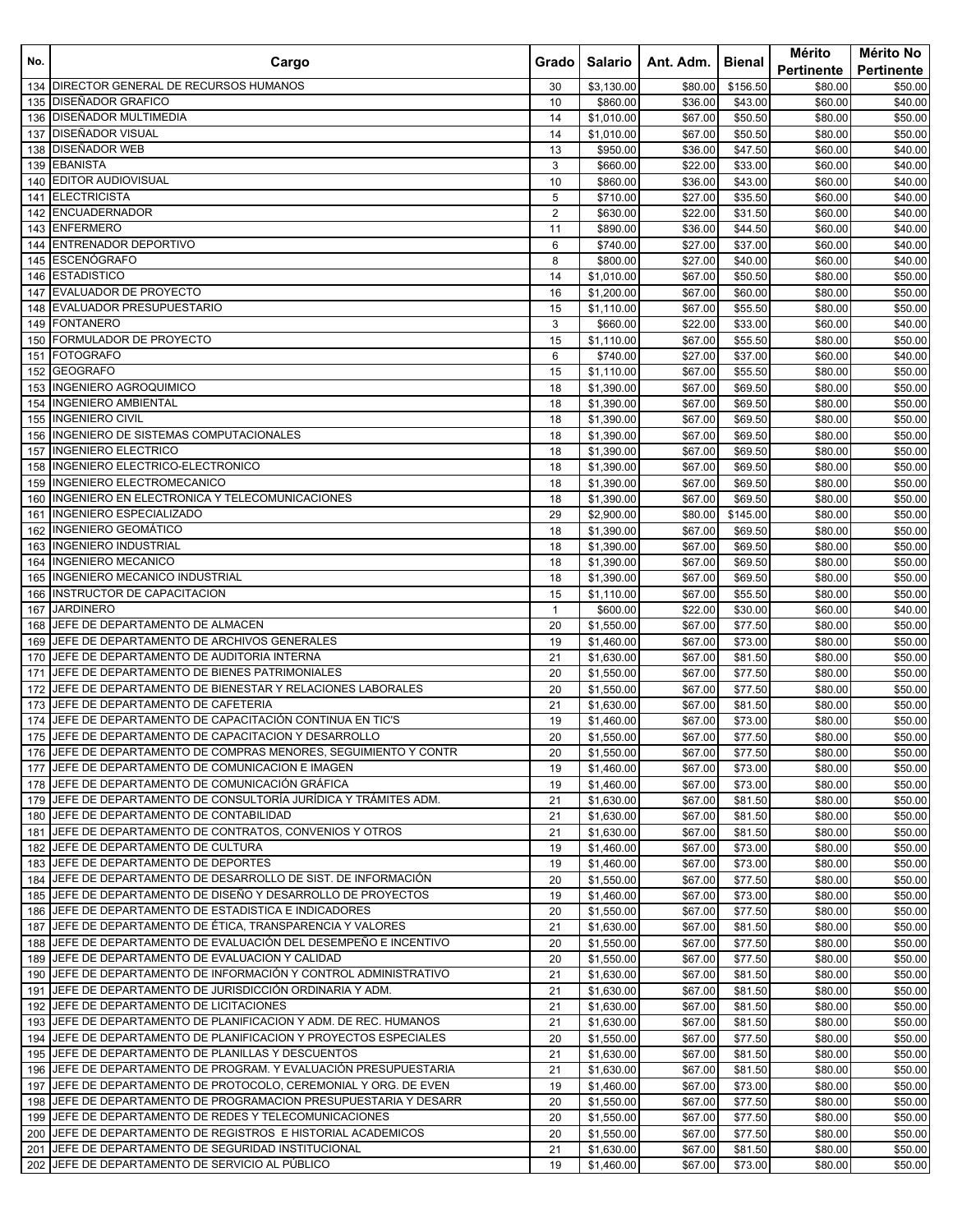| No.        | Cargo                                                                                       | Grado        | Salario                  | Ant. Adm.          | Bienal             | Mérito<br>Pertinente | Mérito No<br>Pertinente |
|------------|---------------------------------------------------------------------------------------------|--------------|--------------------------|--------------------|--------------------|----------------------|-------------------------|
|            | 203 JEFE DE DEPARTAMENTO DE SERVICIOS ADM. GENERALES                                        | 21           | \$1,630.00               | \$67.00            | \$81.50            | \$80.00              | \$50.00                 |
|            | 204 JEFE DE DEPARTAMENTO DE SOPORTE TECNICO                                                 | 19           | \$1,460.00               | \$67.00            | \$73.00            | \$80.00              | \$50.00                 |
| 205        | JEFE DE DEPARTAMENTO DE TECNOLOGÍA WEB Y MULTIMEDIA                                         | 19           | \$1,460.00               | \$67.00            | \$73.00            | \$80.00              | \$50.00                 |
| 206        | JEFE DE DEPARTAMENTO DE TESORERIA                                                           | 21           | \$1,630.00               | \$67.00            | \$81.50            | \$80.00              | \$50.00                 |
| 207        | JEFE DE DEPARTAMENTO DE TRANSPORTE                                                          | 21           | \$1,630.00               | \$67.00            | \$81.50            | \$80.00              | \$50.00                 |
| 208        | JEFE DE LABORATORIO DE ANALISIS IND. Y CIENCIAS AMBIENTALES                                 | 21           | \$1,630.00               | \$67.00            | \$81.50            | \$80.00              | \$50.00                 |
| 209        | JEFE DE LABORATORIO DE SUELOS                                                               | 21           | \$1,630.00               | \$67.00            | \$81.50            | \$80.00              | \$50.00                 |
| 210        | JEFE DE SECCIÓN DE ABASTECIMIENTO Y ALMACEN<br>JEFE DE SECCION DE ACCIONES DE PERSONAL      | 15           | \$1,110.00               | \$67.00            | \$55.50            | \$80.00              | \$50.00                 |
| 211<br>212 | JEFE DE SECCIÓN DE ALMACEN DE EQUIP., HERRAM. Y MAT. DE CONS                                | 17<br>18     | \$1,300.00<br>\$1,390.00 | \$67.00<br>\$67.00 | \$65.00<br>\$69.50 | \$80.00<br>\$80.00   | \$50.00<br>\$50.00      |
| 213        | JEFE DE SECCIÓN DE ALMACEN DE MAT. Y SUMINISTROS DE OFICINA                                 | 17           | \$1,300.00               | \$67.00            | \$65.00            | \$80.00              | \$50.00                 |
|            | 214 JEFE DE SECCION DE ANAL. Y PREPARACION DE INFOR. FINANCIERA                             | 17           | \$1,300.00               | \$67.00            | \$65.00            | \$80.00              | \$50.00                 |
|            | 215 JEFE DE SECCIÓN DE ARCHIVOS ACADÉMICOS Y DE INVESTIGACIÓN                               | 15           | \$1,110.00               | \$67.00            | \$55.50            | \$80.00              | \$50.00                 |
| 216        | JEFE DE SECCIÓN DE ARCHIVOS ADMINISTRATIVOS                                                 | 15           | \$1,110.00               | \$67.00            | \$55.50            | \$80.00              | \$50.00                 |
| 217        | JEFE DE SECCIÓN DE ÁREAS VERDES                                                             | 15           | \$1,110.00               | \$67.00            | \$55.50            | \$80.00              | \$50.00                 |
| 218        | JEFE DE SECCION DE ASISTENCIA                                                               | 16           | \$1,200.00               | \$67.00            | \$60.00            | \$80.00              | \$50.00                 |
| 219        | JEFE DE SECCIÓN DE ATENCIÓN DE ACTOS PÚBLICOS                                               | 18           | \$1,390.00               | \$67.00            | \$69.50            | \$80.00              | \$50.00                 |
| 220        | JEFE DE SECCIÓN DE ATENCIÓN DE EVENTOS                                                      | 15           | \$1,110.00               | \$67.00            | \$55.50            | \$80.00              | \$50.00                 |
| 221        | JEFE DE SECCIÓN DE COCINA                                                                   | 17           | \$1,300.00               | \$67.00            | \$65.00            | \$80.00              | \$50.00                 |
| 222        | JEFE DE SECCIÓN DE COMPRAS MENORES                                                          | 17           | \$1,300.00               | \$67.00            | \$65.00            | \$80.00              | \$50.00                 |
| 223        | JEFE DE SECCIÓN DE CONFEC. DE PLIEGO DE CARG. Y ASES. TÉCN.                                 | 18           | \$1,390.00               | \$67.00            | \$69.50            | \$80.00              | \$50.00                 |
| 224        | JEFE DE SECCIÓN DE CONTROL                                                                  | 16           | \$1,200.00               | \$67.00            | \$60.00            | \$80.00              | \$50.00                 |
| 225        | UEFE DE SECCIÓN DE EDUCACIÓN Y CAPACITACIÓN VIRTUAL<br>JEFE DE SECCIÓN DE GESTIÓN DE COBROS | 18           | \$1,390.00               | \$67.00            | \$69.50            | \$80.00              | \$50.00                 |
| 226<br>227 | JEFE DE SECCION DE HISTORIAL ACADEMICO DE ESTUDIANTES                                       | 17<br>17     | \$1,300.00<br>\$1,300.00 | \$67.00<br>\$67.00 | \$65.00<br>\$65.00 | \$80.00<br>\$80.00   | \$50.00<br>\$50.00      |
| 228        | JEFE DE SECCION DE IMPRENTA                                                                 | 17           | \$1,300.00               | \$67.00            | \$65.00            | \$80.00              | \$50.00                 |
| 229        | JEFE DE SECCION DE INFOR. Y RELAC. PUBLICAS                                                 | 17           | \$1,300.00               | \$67.00            | \$65.00            | \$80.00              | \$50.00                 |
| 230        | JEFE DE SECCION DE INGRESOS                                                                 | 17           | \$1,300.00               | \$67.00            | \$65.00            | \$80.00              | \$50.00                 |
| 231        | JEFE DE SECCIÓN DE MANTENIMIENTO VEHÍCULAR                                                  | 17           | \$1,300.00               | \$67.00            | \$65.00            | \$80.00              | \$50.00                 |
| 232        | JEFE DE SECCIÓN DE OPERACIONES DE SEGURIDAD                                                 | 17           | \$1,300.00               | \$67.00            | \$65.00            | \$80.00              | \$50.00                 |
| 233        | JEFE DE SECCIÓN DE ORNATO Y ASEO                                                            | 15           | \$1,110.00               | \$67.00            | \$55.50            | \$80.00              | \$50.00                 |
|            | 234 JEFE DE SECCION DE PAGOS                                                                | 17           | \$1,300.00               | \$67.00            | \$65.00            | \$80.00              | \$50.00                 |
|            | 235 JEFE DE SECCION DE PLANILLAS                                                            | 17           | \$1,300.00               | \$67.00            | \$65.00            | \$80.00              | \$50.00                 |
| 236        | JEFE DE SECCIÓN DE PRODUCCIÓN AUDIOVISUAL                                                   | 17           | \$1,300.00               | \$67.00            | \$65.00            | \$80.00              | \$50.00                 |
| 237        | JEFE DE SECCION DE PRODUCCION GRAFICA                                                       | 15           | \$1,110.00               | \$67.00            | \$55.50            | \$80.00              | \$50.00                 |
| 238        | JEFE DE SECCIÓN DE PROTECCIÓN Y SEGURIDAD UNIVERSITARIA                                     | 16           | \$1,200.00               | \$67.00            | \$60.00            | \$80.00              | \$50.00                 |
| 239<br>240 | JEFE DE SECCIÓN DE PUBLICIDAD Y MERCADEO<br>JEFE DE SECCIÓN DE REGISTRO                     | 17<br>16     | \$1,300.00<br>\$1,200.00 | \$67.00<br>\$67.00 | \$65.00<br>\$60.00 | \$80.00<br>\$80.00   | \$50.00<br>\$50.00      |
| 241        | JEFE DE SECCIÓN DE REVISIÓN FINAL DE CRÉDITOS                                               | 17           | \$1,300.00               | \$67.00            | \$65.00            | \$80.00              | \$50.00                 |
| 242        | JEFE DE SECCIÓN DE SEGUIMIENTO Y CONTROL                                                    | 16           | \$1,200.00               | \$67.00            | \$60.00            | \$80.00              | \$50.00                 |
| 243        | JEFE DE SECCION DE SEGUIMIENTO Y CONTROL DE REGI. CONTABLES                                 | 17           | \$1,300.00               | \$67.00            | \$65.00            | \$80.00              | \$50.00                 |
|            | 244 JEFE DE SECCIÓN DE SERVICIOS ADMINISTRATIVOS                                            | 15           | \$1,110.00               | \$67.00            | \$55.50            | \$80.00              | \$50.00                 |
|            | 245 JEFE DE SECCIÓN DE TRAMITACIÓN DE DOC. Y SERV. AL PÚBLICO                               | 15           | \$1,110.00               | \$67.00            | \$55.50            | \$80.00              | \$50.00                 |
|            | 246 JEFE DE SECCIÓN DE TRANSPORTE DE PERS., VAL. Y CONT. DE COMB                            | 15           | \$1,110.00               | \$67.00            | \$55.50            | \$80.00              | \$50.00                 |
| 247        | JEFE DE SECCIÓN DE VENTAS Y SERVICIOS                                                       | 16           | \$1,200.00               | \$67.00            | \$60.00            | \$80.00              | \$50.00                 |
|            | 248 JEFE DE SECCIÓN DE VIDEOVILANCIA E INVESTIGACIÓN DEL DELITO                             | 15           | \$1,110.00               | \$67.00            | \$55.50            | \$80.00              | \$50.00                 |
|            | 249 LUMINOTÉCNICO                                                                           | 10           | \$860.00                 | \$36.00            | \$43.00            | \$60.00              | \$40.00                 |
|            | 250 MECANICO AUTOMOTRIZ                                                                     | 5            | \$710.00                 | \$27.00            | \$35.50            | \$60.00              | \$40.00                 |
|            | 251 MECANICO DE REFRIGERACION<br>MECANICO ELECTRONICO                                       | 5            | \$710.00                 | \$27.00            | \$35.50            | \$60.00              | \$40.00                 |
| 252<br>253 | <b>MEDICO GENERAL</b>                                                                       | 12<br>18     | \$920.00<br>\$1,390.00   | \$36.00<br>\$67.00 | \$46.00<br>\$69.50 | \$60.00<br>\$80.00   | \$40.00<br>\$50.00      |
|            | 254 MENSAJERO                                                                               | $\mathbf{1}$ | \$600.00                 | \$22.00            | \$30.00            | \$60.00              | \$40.00                 |
|            | 255 MUSICO                                                                                  | 15           | \$1,110.00               | \$67.00            | \$55.50            | \$80.00              | \$50.00                 |
|            | 256 MUSICO FOLKLORISTA                                                                      | 4            | \$680.00                 | \$27.00            | \$34.00            | \$60.00              | \$40.00                 |
| 257        | OFICIAL CENTRAL DE REGISTROS DOCENTES                                                       | 6            | \$740.00                 | \$27.00            | \$37.00            | \$60.00              | \$40.00                 |
|            | 258 OFICIAL DE ASISTENCIA                                                                   | 12           | \$920.00                 | \$36.00            | \$46.00            | \$60.00              | \$40.00                 |
|            | 259 OFICIAL DE ASISTENCIA DOCENTE                                                           | 12           | \$920.00                 | \$36.00            | \$46.00            | \$60.00              | \$40.00                 |
| 260        | OFICIAL DE BIENES PATRIMONIALES                                                             | 5            | \$710.00                 | \$27.00            | \$35.50            | \$60.00              | \$40.00                 |
|            | 261 OFICIAL DE COMPRAS                                                                      | 10           | \$860.00                 | \$36.00            | \$43.00            | \$60.00              | \$40.00                 |
| 262        | OFICIAL DE CONTABILIDAD                                                                     | 10           | \$860.00                 | \$36.00            | \$43.00            | \$60.00              | \$40.00                 |
| 263        | OFICIAL DE CONTROL DE SUMINISTROS                                                           | 3            | \$660.00                 | \$22.00            | \$33.00            | \$60.00              | \$40.00                 |
|            | 264 OFICIAL DE DESCUENTOS                                                                   | 13           | \$950.00                 | \$36.00            | \$47.50            | \$60.00              | \$40.00                 |
|            | 265 OFICIAL DE ORGANIZACION DE EVENTOS<br>266 OFICIAL DE PERSONAL                           | 16           | \$1,200.00               | \$67.00            | \$60.00            | \$80.00              | \$50.00                 |
| 267        | OFICIAL DE PLANILLAS                                                                        | 14<br>14     | \$1,010.00<br>\$1,010.00 | \$67.00<br>\$67.00 | \$50.50<br>\$50.50 | \$80.00<br>\$80.00   | \$50.00<br>\$50.00      |
|            | 268 OFICIAL DE PROTOCOLO                                                                    | 16           | \$1,200.00               | \$67.00            | \$60.00            | \$80.00              | \$50.00                 |
|            | 269 OFICIAL DE PUBLICIDAD Y PROMOCIÓN                                                       | 14           | \$1,010.00               | \$67.00            | \$50.50            | \$80.00              | \$50.00                 |
| 270        | OFICIAL DE REGISTRO Y CONTROL DE PAGOS                                                      | 9            | \$830.00                 | \$27.00            | \$41.50            | \$60.00              | \$40.00                 |
|            | 271 OFICIAL DE REGISTROS DOCENTES                                                           | 5            | \$710.00                 | \$27.00            | \$35.50            | \$60.00              | $\sqrt{$40.00}$         |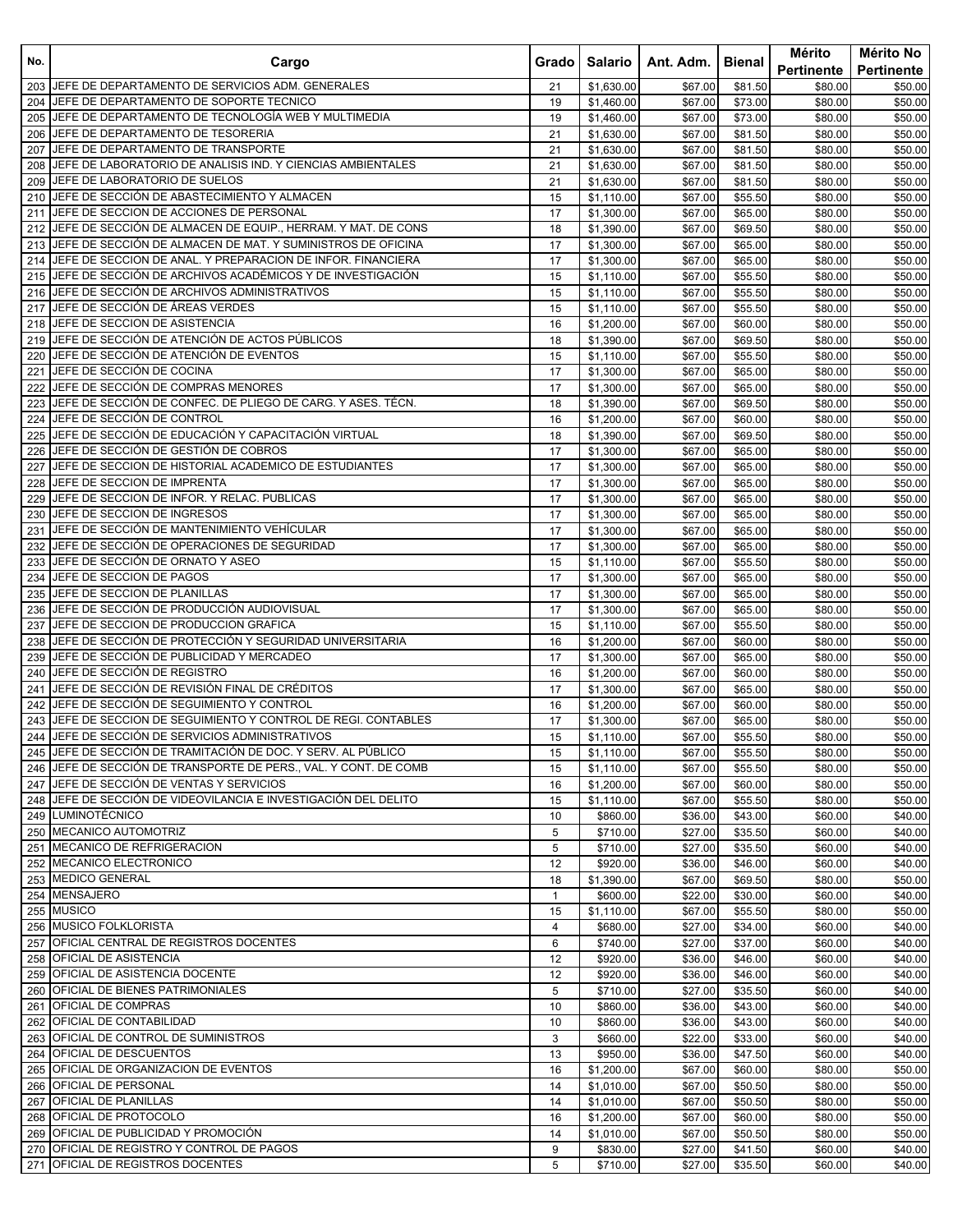| No.        | Cargo                                                                                    | Gradol         | Salario                  | Ant. Adm. I        | Bienal                       | Mérito<br><b>Pertinente</b> | Mérito No<br><b>Pertinente</b> |
|------------|------------------------------------------------------------------------------------------|----------------|--------------------------|--------------------|------------------------------|-----------------------------|--------------------------------|
| 272        | OFICIAL DE SEGURIDAD INFORMATICA                                                         | 18             | \$1,390.00               | \$67.00            | \$69.50                      | \$80.00                     | \$50.00                        |
| 273        | <b>OFICIAL DE VENTAS</b>                                                                 | 4              | \$680.00                 | \$27.00            | \$34.00                      | \$60.00                     | \$40.00                        |
| 274        | <b>OFICINISTA</b>                                                                        | $\overline{2}$ | \$630.00                 | \$22.00            | \$31.50                      | \$60.00                     | \$40.00                        |
| 275        | OFICINISTA AUXILIAR                                                                      | $\mathbf{1}$   | \$600.00                 | \$22.00            | \$30.00                      | \$60.00                     | \$40.00                        |
| 276        | OFICINISTA DE COBROS                                                                     | 4              | \$680.00                 | \$27.00            | \$34.00                      | \$60.00                     | \$40.00                        |
| 277        | OPERADOR DE CENTRAL TELEFONICA                                                           | $\mathbf{1}$   | \$600.00                 | \$22.00            | \$30.00                      | \$60.00                     | \$40.00                        |
| 278        | OPERADOR DE EQUIPO AUDIOVISUAL                                                           | 5              | \$710.00                 | \$27.00            | \$35.50                      | \$60.00                     | \$40.00                        |
| 279        | OPERADOR DE MAQUINA REPRODUCTORA                                                         | $\mathbf{1}$   | \$600.00                 | \$22.00            | \$30.00                      | \$60.00                     | \$40.00                        |
| 280        | OPERADOR DE PRENSA                                                                       | 4              | \$680.00                 | \$27.00            | \$34.00                      | \$60.00                     | \$40.00                        |
| 281        | OPERADOR DE RETROEXCAVADORA<br>OPERADOR DEL CENTRO DE VIDEOVIGILANCIA                    | 14             | \$1,010.00               | \$67.00            | \$50.50                      | \$80.00                     | \$50.00                        |
| 282        | PERFORADOR DE POZOS                                                                      | 9<br>6         | \$830.00                 | \$27.00<br>\$27.00 | \$41.50                      | \$60.00                     | \$40.00                        |
| 283<br>284 | <b>PERIODISTA</b>                                                                        | 14             | \$740.00<br>\$1,010.00   | \$67.00            | \$37.00<br>\$50.50           | \$60.00<br>\$80.00          | \$40.00<br>\$50.00             |
| 285        | <b>PINTOR</b>                                                                            | $\overline{2}$ | \$630.00                 | \$22.00            | \$31.50                      | \$60.00                     | \$40.00                        |
| 286        | <b>PLANIFICADOR</b>                                                                      | 16             | \$1,200.00               | \$67.00            | \$60.00                      | \$80.00                     | \$50.00                        |
| 287        | PLANIFICADOR CURRICULAR                                                                  | 16             | \$1,200.00               | \$67.00            | \$60.00                      | \$80.00                     | \$50.00                        |
| 288        | <b>PRODUCTOR</b>                                                                         | 15             | \$1,110.00               | \$67.00            | \$55.50                      | \$80.00                     | \$50.00                        |
| 289        | PROGRAMADOR DE COMPUTADORA                                                               | 16             | \$1,200.00               | \$67.00            | \$60.00                      | \$80.00                     | \$50.00                        |
| 290        | PROGRAMADOR WEB                                                                          | 13             | \$950.00                 | \$36.00            | \$47.50                      | \$60.00                     | \$40.00                        |
| 291        | PROMOTOR DE LA OFERTA ACADEMICA DEL SIU                                                  | 5              | \$710.00                 | \$27.00            | \$35.50                      | \$60.00                     | \$40.00                        |
| 292        | <b>PSICOLOGO</b>                                                                         | 15             | \$1,110.00               | \$67.00            | \$55.50                      | \$80.00                     | \$50.00                        |
| 293        | QUIMICO                                                                                  | 15             | \$1,110.00               | \$67.00            | \$55.50                      | \$80.00                     | \$50.00                        |
| 294        | <b>RECEPCIONISTA</b>                                                                     | $\mathbf{1}$   | \$600.00                 | \$22.00            | \$30.00                      | \$60.00                     | \$40.00                        |
| 295        | RELACIONISTA PUBLICO                                                                     | 11             | \$890.00                 | \$36.00            | \$44.50                      | \$60.00                     | \$40.00                        |
| 296        | <b>SECRETARIA</b>                                                                        | 4              | \$680.00                 | \$27.00            | \$34.00                      | \$60.00                     | \$40.00                        |
| 297        | SECRETARIA EJECUTIVA                                                                     | 8              | \$800.00                 | \$27.00            | \$40.00                      | \$60.00                     | \$40.00                        |
| 298        | SECRETARIA PARLAMENTARIA                                                                 | 14             | \$1,010.00               | \$67.00            | \$50.50                      | \$80.00                     | \$50.00                        |
| 299        | SECRETARIA PARLAMENTARIA BILINGUE                                                        | 15             | \$1,110.00               | \$67.00            | \$55.50                      | \$80.00                     | \$50.00                        |
| 300        | SECRETARIO ACADEMICO                                                                     | 16             | \$1,200.00               | \$67.00            | \$60.00                      | \$80.00                     | \$50.00                        |
| 301        | SECRETARIO ADMINISTRATIVO                                                                | 16             | \$1,200.00               | \$67.00            | \$60.00                      | \$80.00                     | \$50.00                        |
| 302        | <b>SOLDADOR</b>                                                                          | 3              | \$660.00                 | \$22.00            | \$33.00                      | \$60.00                     | \$40.00                        |
| 303        | <b>SONIDISTA</b>                                                                         | 10             | \$860.00                 | \$36.00            | \$43.00                      | \$60.00                     | \$40.00                        |
| 304        | SUB DIRECTOR DE TECNOLOGIA DE LA INFORMACION Y COMUNICACION                              | 27             | \$2,440.00               | \$80.00            | \$122.00                     | \$80.00                     | \$50.00                        |
| 305        | SUB JEFE DEL DEPARTAMENTO DE TRANSPORTE                                                  | 15             | \$1,110.00               | \$67.00            | \$55.50                      | \$80.00                     | \$50.00                        |
| 306        | SUB-DIRECTOR ADMINISTRATIVO                                                              | 24             | \$2,010.00               | \$80.00            | \$100.50                     | \$80.00                     | \$50.00                        |
| 307        | SUB-DIRECTOR DE BIENESTAR ESTUDIANTIL                                                    | 21             | \$1,630.00               | \$67.00            | \$81.50                      | \$80.00                     | \$50.00                        |
| 308        | SUB-DIRECTOR DE CARRERA UNIVERSITARIA                                                    | 27             | \$2,440.00               | \$80.00            | \$122.00                     | \$80.00                     | \$50.00                        |
| 309        | SUB-DIRECTOR DE EDITORIAL UNIVERSITARIA                                                  | 22             | \$1,720.00               | \$80.00            | \$86.00                      | \$80.00                     | \$50.00                        |
| 310        | SUB-DIRECTOR DE INFRAESTRUCTURA Y DESARROLLO FISICO<br>SUB-DIRECTOR DE PERSONAL          | 27             | \$2,440.00               | \$80.00            | \$122.00                     | \$80.00                     | \$50.00                        |
| 311        |                                                                                          | 27             | \$2,440.00               | \$80.00            | \$122.00                     | \$80.00                     | \$50.00                        |
| 312        | SUB-DIRECTOR DE PLANIFICACIÓN UNIVERSITARIA<br>313 SUB-DIRECTOR DE PROVEEDURIA Y COMPRAS | 27<br>24       | \$2,440.00<br>\$2,010.00 | \$80.00            | \$122.00<br>\$80.00 \$100.50 | \$80.00<br>\$80.00          | \$50.00<br>\$50.00             |
|            | 314 SUB-DIRECTOR DE PROYECTOS                                                            | 27             | \$2,440.00               | \$80.00            | \$122.00                     | \$80.00                     | \$50.00                        |
|            | 315 SUB-JEFE DE DEPARTAMENTO DE CAFETERÍA                                                | 15             | \$1,110.00               | \$67.00            | \$55.50                      | \$80.00                     | \$50.00                        |
|            | 316 SUB-JEFE DE DEPARTAMENTO DE SEGURIDAD INSTITUCIONAL                                  | 15             | \$1,110.00               | \$67.00            | \$55.50                      | \$80.00                     | \$50.00                        |
|            | 317 SUB-JEFE DE DEPARTAMENTO DE SERVICIOS ADM. GENERALES                                 | 15             | \$1,110.00               | \$67.00            | \$55.50                      | \$80.00                     | \$50.00                        |
|            | 318 SUPERVISOR DE ANALISTA DE PRESUPUESTO                                                | 18             | \$1,390.00               | \$67.00            | \$69.50                      | \$80.00                     | \$50.00                        |
|            | 319 SUPERVISOR DE AREAS VERDES                                                           | 5              | \$710.00                 | \$27.00            | \$35.50                      | \$60.00                     | \$40.00                        |
| 320        | SUPERVISOR DE ASEO                                                                       | 5              | \$710.00                 | \$27.00            | \$35.50                      | \$60.00                     | \$40.00                        |
|            | 321 SUPERVISOR DE ASEO URBANO                                                            | 5              | \$710.00                 | \$27.00            | \$35.50                      | \$60.00                     | \$40.00                        |
| 322        | SUPERVISOR DE BODEGA                                                                     | $\overline{7}$ | \$770.00                 | \$27.00            | \$38.50                      | \$60.00                     | \$40.00                        |
|            | 323 SUPERVISOR DE CAFETERIA                                                              | 11             | \$890.00                 | \$36.00            | \$44.50                      | \$60.00                     | \$40.00                        |
|            | 324 SUPERVISOR DE CAJEROS                                                                | 13             | \$950.00                 | \$36.00            | \$47.50                      | \$60.00                     | \$40.00                        |
| 325        | SUPERVISOR DE CARPINTERO                                                                 | 5              | \$710.00                 | \$27.00            | \$35.50                      | \$60.00                     | \$40.00                        |
|            | 326 SUPERVISOR DE EBANISTA                                                               | 5              | \$710.00                 | \$27.00            | \$35.50                      | \$60.00                     | \$40.00                        |
| 327        | SUPERVISOR DE EQUIPOS Y TALLERES                                                         | 9              | \$830.00                 | \$27.00            | \$41.50                      | \$60.00                     | \$40.00                        |
| 328        | SUPERVISOR DE LABORATORIO                                                                | 10             | \$860.00                 | \$36.00            | \$43.00                      | \$60.00                     | \$40.00                        |
| 329        | SUPERVISOR DE MANTENIMIENTO                                                              | 8              | \$800.00                 | \$27.00            | \$40.00                      | \$60.00                     | \$40.00                        |
|            | 330 SUPERVISOR DE MECANICA                                                               | 5              | \$710.00                 | \$27.00            | \$35.50                      | \$60.00                     | \$40.00                        |
|            | 331 SUPERVISOR DE ORGANIZACIÓN DE EVENTOS                                                | 5              | \$710.00                 | \$27.00            | \$35.50                      | \$60.00                     | \$40.00                        |
|            | 332 SUPERVISOR DE SERVICIOS ADMINISTRATIVOS                                              | 5              | \$710.00                 | \$27.00            | \$35.50                      | \$60.00                     | \$40.00                        |
|            | 333 SUPERVISOR DEL CENTRO DE VIDEOVIGILANCIA                                             | 14             | \$1,010.00               | \$67.00            | \$50.50                      | \$80.00                     | \$50.00                        |
| 334        | <b>TECNICO ADMINISTRATIVO</b>                                                            | 8              | \$800.00                 | \$27.00            | \$40.00                      | \$60.00                     | \$40.00                        |
| 335        | TECNICO EN EDIFICACIONES                                                                 | 10             | \$860.00                 | \$36.00            | \$43.00                      | \$60.00                     | \$40.00                        |
|            | 336 TECNICO EN INGENIERIA                                                                | 10             | \$860.00                 | \$36.00            | \$43.00                      | \$60.00                     | \$40.00                        |
| 337        | TECNICO EN RECURSOS DE INFORMATICA                                                       | 4              | \$680.00                 | \$27.00            | \$34.00                      | \$60.00                     | \$40.00                        |
|            | 338 TECNICO EN SOPORTE DE EQUIPOS INFORMATICOS                                           | 12             | \$920.00                 | \$36.00            | \$46.00                      | \$60.00                     | \$40.00                        |
| 339        | <b>TECNICO METROLOGO</b>                                                                 | 14             | \$1,010.00               | \$67.00            | \$50.50                      | \$80.00                     | \$50.00                        |
| 340        | TRABAJADOR DE ASEO URBANO                                                                | $\mathbf{1}$   | \$600.00                 | \$22.00            | \$30.00                      | \$60.00                     | \$40.00                        |